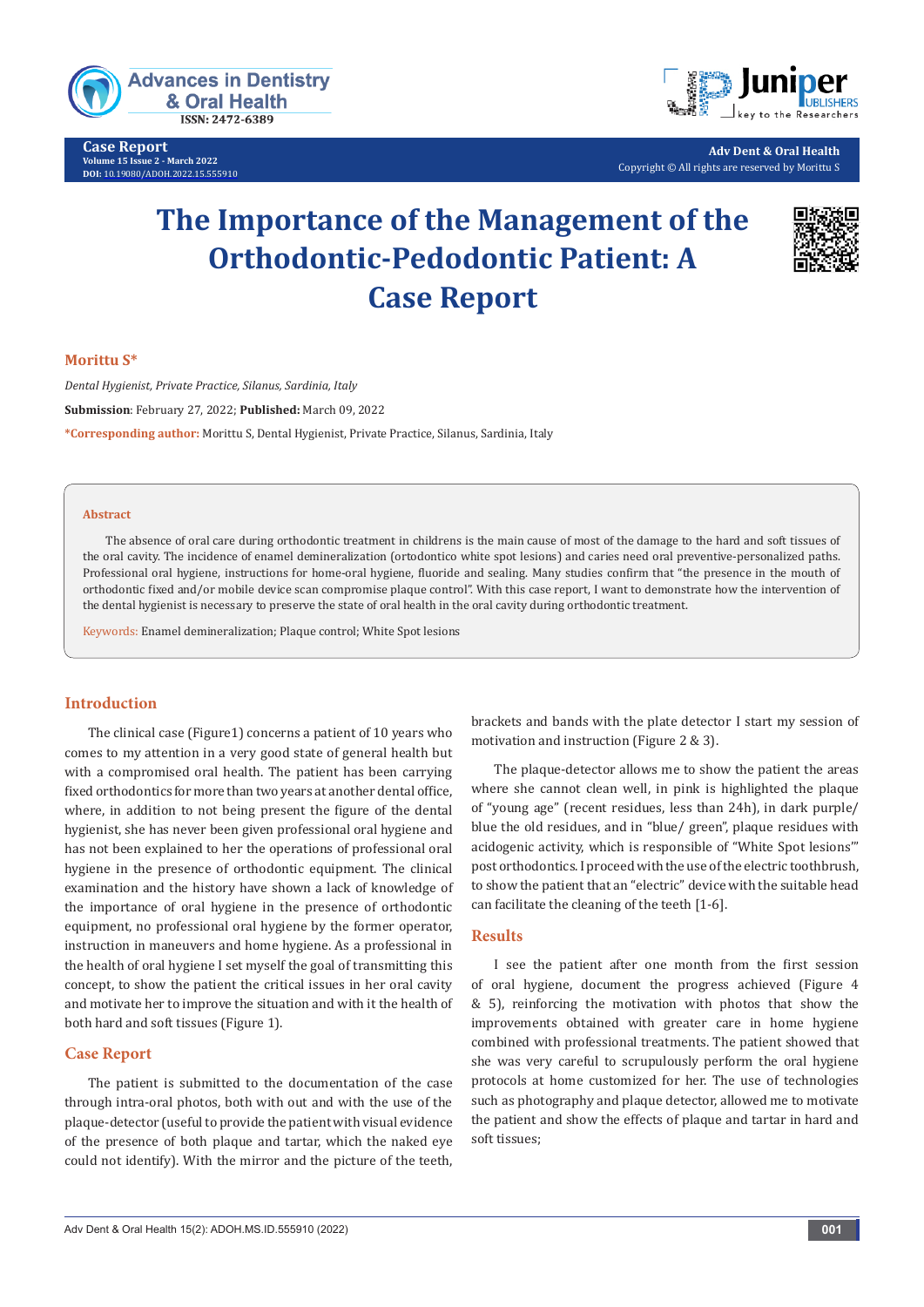

**Figure 1**



**Figure 2**



**Figure 3**



**Figure 4**

**002**